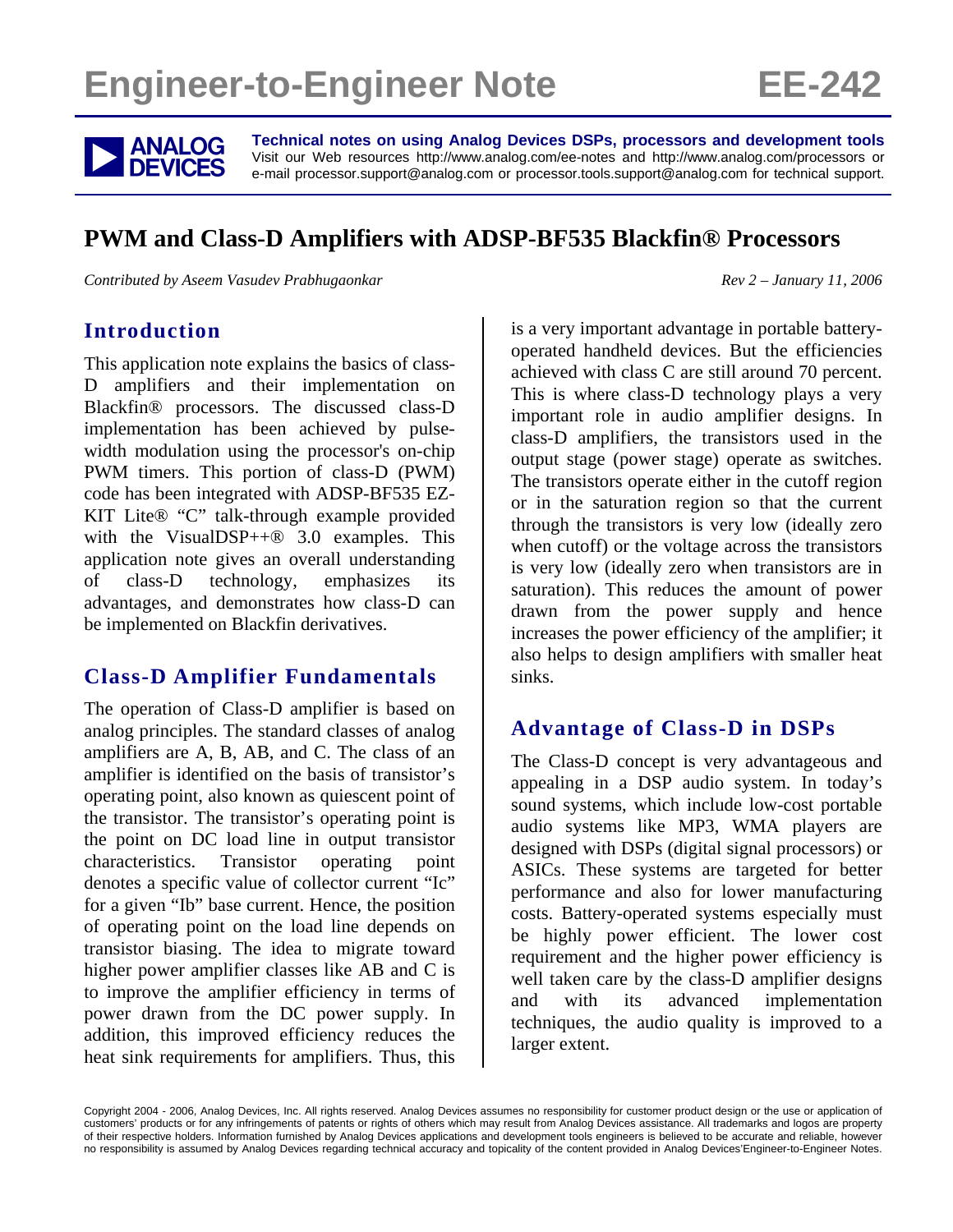

The digital signal processing systems usually use codecs or DACs (digital-to-analog converters) to perform D-to-A conversion of digital audio data output by the DSP. With class D, the system can be designed without a codec or a D-to-A converter, thus reducing the overall system cost. In addition, the amplifier power efficiency is also improved to a large extent, which is highly appreciated in the portable audio market.

### **Basic Class-D Amplifier**

A basic class-D amplifier in the analog domain consists of three primary units:

- A comparator to convert the analog input signal into PWM output
- An H-Bridge, which is the class-D power amplifier
- A filter at the output of the H-Bridge to reconstruct the analog signal



*Figure 1. Class-D Amplifier – Analog Domain* 

In DSP audio systems, PWM generation techniques can be implemented in software to generate the PWM signal for the H-Bridge power amplifier. The major factors that govern the performance of such a system are:

- The algorithm used to generate PWM output corresponding to the digital audio signal
- The output analog filter stage used to reconstruct analog audio

[Figure 2](#page-1-0) shows an oscilloscope screen snapshot of PWM generated from comparator (blue) and filtered analog output (pink).

<span id="page-1-0"></span>

*Figure 2. Input Signal, PWM and Filtered Output*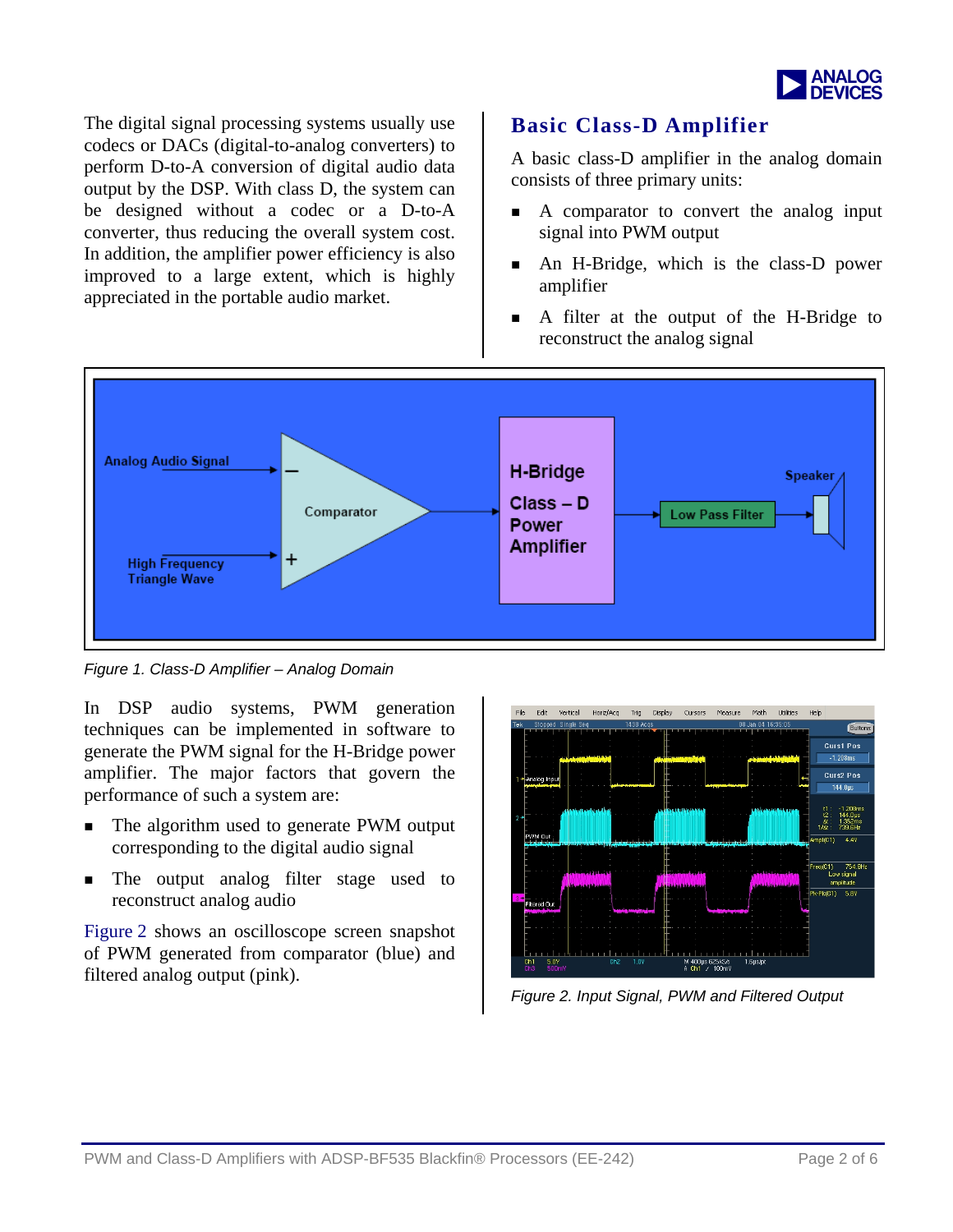

#### **Class-D Implementation on the ADSP-BF535 EZ-KIT Lite**

In an effort to implement class D with ADSP-BF535 processors, timers are used in PWM mode to generate a PWM signal corresponding to the digital audio signal. Certain modifications are carried out in the ADSP-BF535 EZ-KIT Lite talk-through code for this demonstration. The audio samples are read by the processor over the serial port. The amplitude of the audio signal controls the pulse width of PWM signal. This effectively generates a PWM signal analogous to the audio input. The PWM left and right channels are driven on the TMR0 and TMR1 signal pins, respectively (refer the *ADSP-BF535 EZ-KIT Lite User's Manual* <sup>[1]</sup>). The generated PWM is then fed to an "LC" low-pass filter, which reconstructs the audio signal. The "LC" low-pass filter should have a cut-off frequency "fc" of about 20 KHz.

#### **Limitations of the ADSP-BF535 PWM Implementation**

The PWM implementation in this case is achieved using the PWM timers of the ADSP-BF535 processor. This imposes limitations on the maximum PWM frequency that can be used and also on the dynamic range of the audio signal. These limitations are due to the fact that the TWIDTH value cannot be more than the TPERIOD value. Thus, the appropriate value of these two parameters is a tradeoff between audio signal resolution and the PWM frequency.

#### **Class-D Setup with the ADSP-BF535 EZ-KIT Lite Board**

[Figure 3](#page-2-0) shows the complete setup with the ADSP-BF535 EZ-KIT Lite board. An analog audio signal is fed to the codec on the board. The PWM signals for the left and right audio channels are generated on the TMR0 and TMR1 pins, respectively.



<span id="page-2-0"></span>*Figure 3. Class-D Setup with the ADSP-BF535 EZ-KIT Lite Board*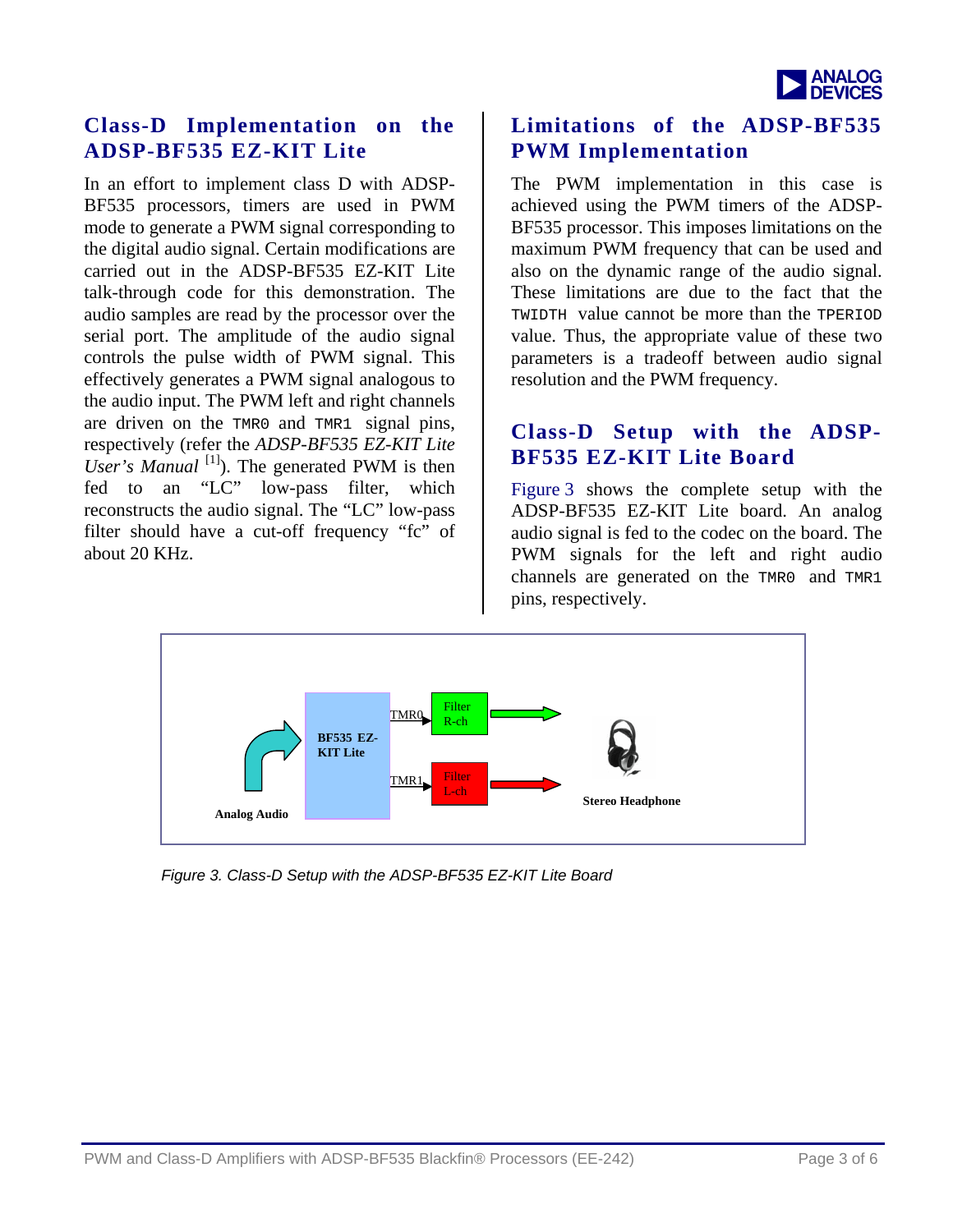

## Appendix

The PWM code is integrated with talk-through code. The entire project files are available in a z<sub>IP</sub> file. Please see the portion of code, which converts digital audio samples to PWM and drives the TMRx pins below.

#### **Code Snippet**

```
* Copyright (c) 2003 Analog Devices Inc. All rights reserved. Please note that
* below given is not complete code but just a snippet of code. For complete code
 * please see the zip file attached.
 #include "BF535 Talkthrough.h"
#include <cdefBF535.h>
#include <signal.h>
//snippet of main function that initializes PWM timers
void Init PWM0(void);
void Init PWM1 (void);
void main (void)
\left\{ \right.Init PWM0();
   Init PWM1();
   Init Flags();
   Init SPORTO ();
   Init Interrupts();
   Init Codec();
   while(1)\left\{ \right.if (sNew Sample Received) pSPORT0 RX ISR Handling ();
\}void Init PWM0 (void)
\mathcal{L}*pTIMER0 CONFIG = 0x0019;
   *pTIMERO PERIOD HI = 0x0000;
   *pTIMERO WIDTH \overline{H}I = 0x0000;
   *pTIMERO PERIOD LO = 0x142;
   *pTIMERO WIDTH LO = 0xA1;*pTIMERO STATUS = 0 \times 0100;
\}void Init PWM1 (void)
\mathcal{L}*pTIMER1 CONFIG = 0x0019;
   *pTIMER1 PERIOD HI = 0x0000;
   *pTIMER1 WIDTH HI = 0x0000;
```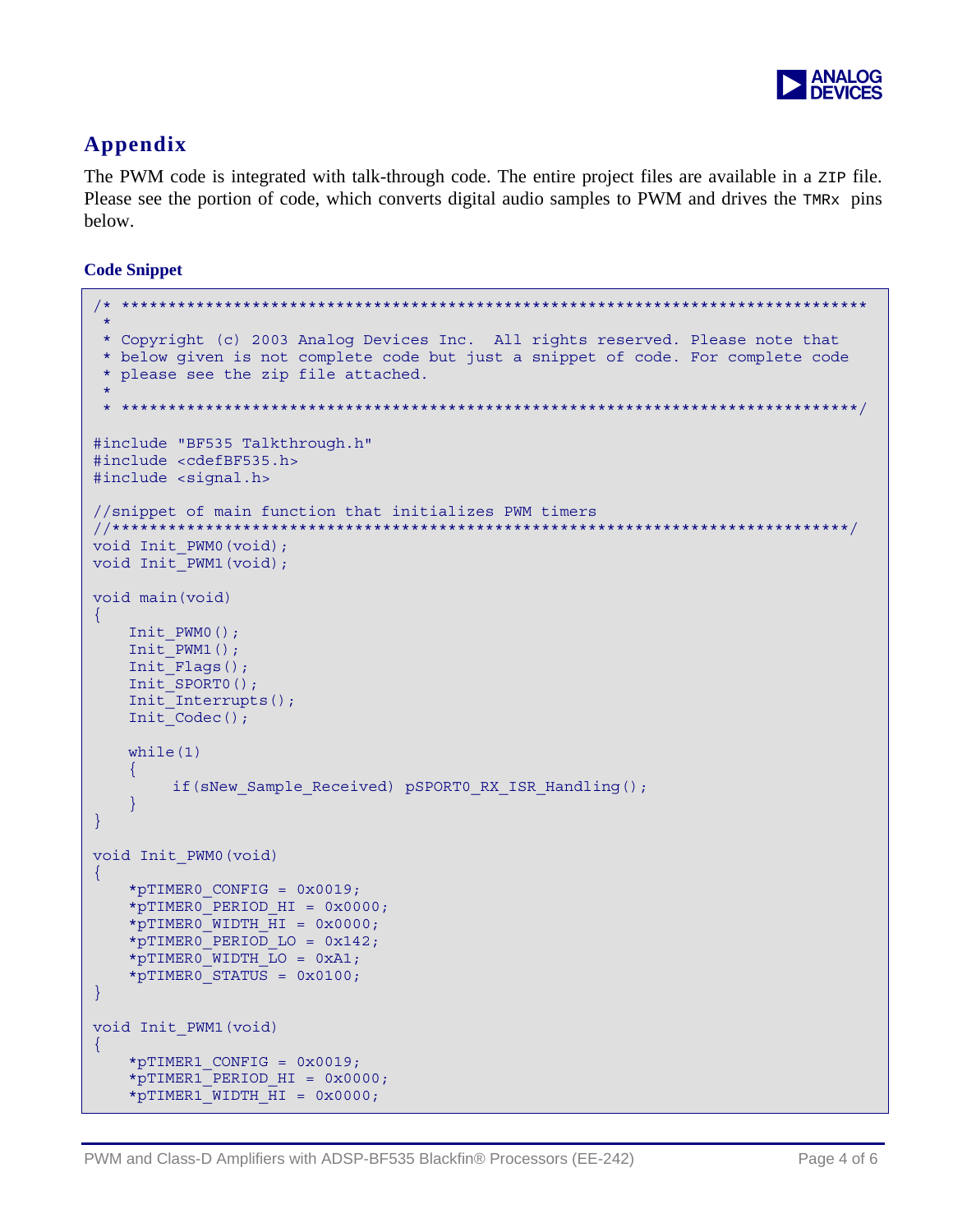

```
*pTIMER1 PERIOD LO = 0x142;*pTIMER1 WIDTH LO = 0xA1;*pTIMER1\overline{\text{STATUS}} = 0x0400;
} 
//*******************************************************************************/ 
// The following is a snippet of code which processes the audio samples. The timer 
// width is modified depending on the amplitude of the input signal. The audio 
// signal needs sufficient clamping prior to the modification of PWM width. This is 
// done in order to ensure that the "TWIDTH" is a non-negative and non-zero value. 
void Process_Audio_Data(void) 
\left\{ \right.unsigned int temp sLeft Channel In;
     unsigned int temp_sRight_Channel_In; 
     //----------------------------------------------------------------------------- 
     // code for data processing should be placed here 
    sAC97 Tag Out = sAC97 Tag In;
    sLeft Channel Out = sLeft Channel In;
    skight Channel Out = skight Channel In;
     //==================================================== 
     //Process PWM 
     temp_sLeft_Channel_In = sLeft_Channel_In + 0x7fff;//clamp signal 
     temp_sLeft_Channel_In = temp_sLeft_Channel_In >> 8; //scale input 
     *pTIMER0_WIDTH_LO = temp_sLeft_Channel_In; 
    temp sRight Channel In = sRight Channel In + 0x7fff;//clamp signal
    temp sRight Channel In = temp sRight Channel In >> 8; //scale input
     *pTIMER1_WIDTH_LO = temp_sRight_Channel_In; 
     // confirm SPORT0 RX interrupt handling 
    sNew Sample Received = 0;
}
```
*Listing 1. Code Snippet*